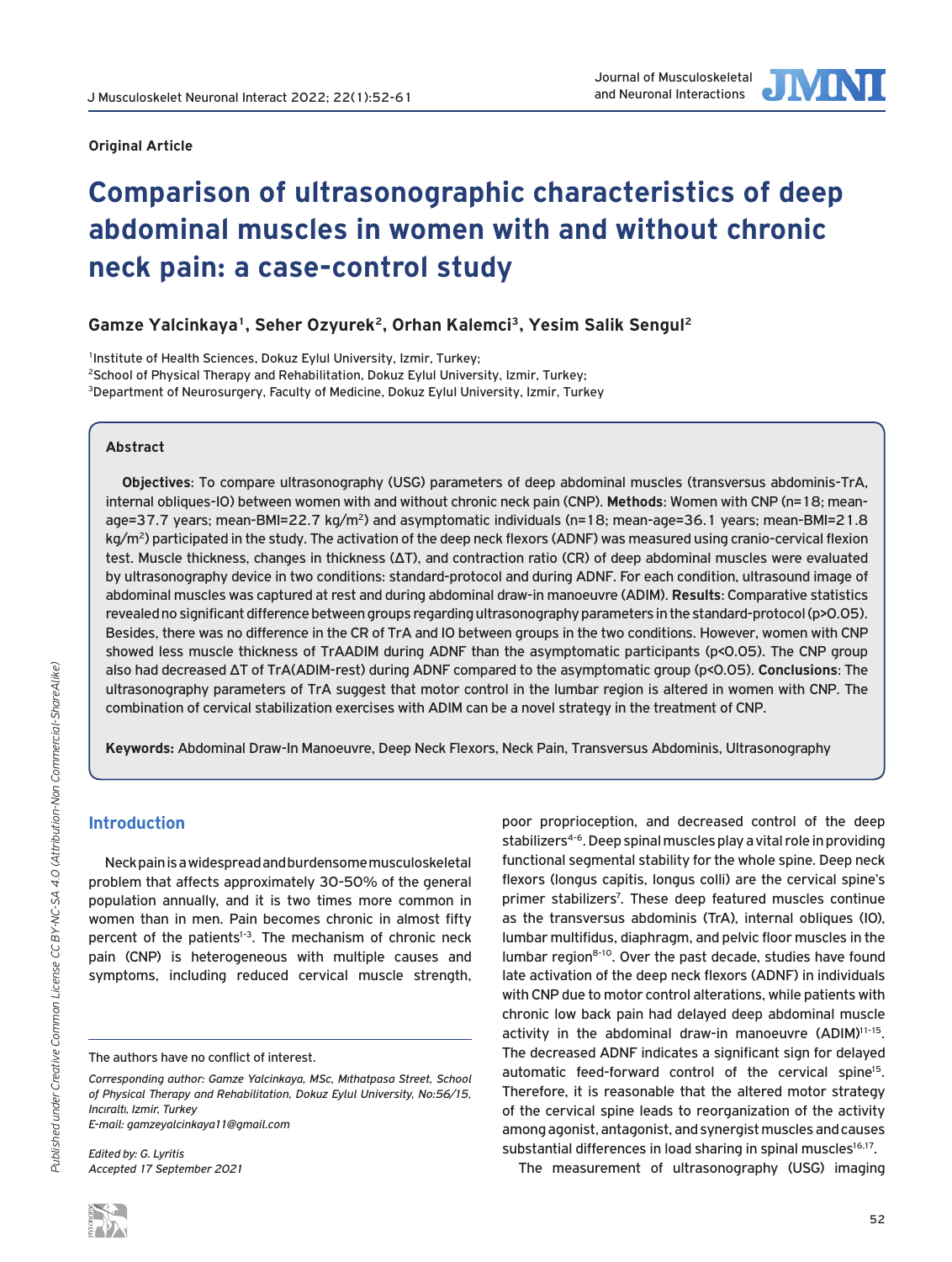

has been used in many studies evaluating trunk muscle morphology in individuals with chronic low back pain<sup>12,13,18-</sup> <sup>22</sup>. The ADIM is primarily used for determining TrA muscle function, and patients with low back pain have impaired control of ADIM compared to pain-free participants<sup>18,21</sup>, while patients with CNP have altered control of the ADNF in the cranio-cervical flexion test<sup>15,16</sup>. Up to date, several studies have examined the interaction between the cervical and lower spinal regions<sup>17,23,24</sup>. Thongprasert et al. (2019) reported abnormal performance of the deep cervical stabilizers in patients with low back pain, just like in the individuals with CNP. Thus, the authors mentioned a potential relationship between cervical and lumbar motor strategy $24$ . On the other hand, Falla et al. (2017) established that patients with CNP had stiffer thoracic movements than the asymptomatic sample in the walking task<sup>17</sup>. In another study, individuals with neck pain were more predisposed to develop low back pain in the next two years regarding their decreased abdominal draw-in task capability<sup>23</sup>. Accordingly, CNP may negatively affect lower spine segments, thereby causing pain to expand towards the other spinal region. However, it is not known whether deep abdominal muscles are altered or not in people with CNP.

Overall, the present study aimed to compare USG characteristics (muscle thickness, muscle thickness change in ADIM, and contraction ratio) of the deep abdominal muscles (TrA, IO) between women with CNP and asymptomatic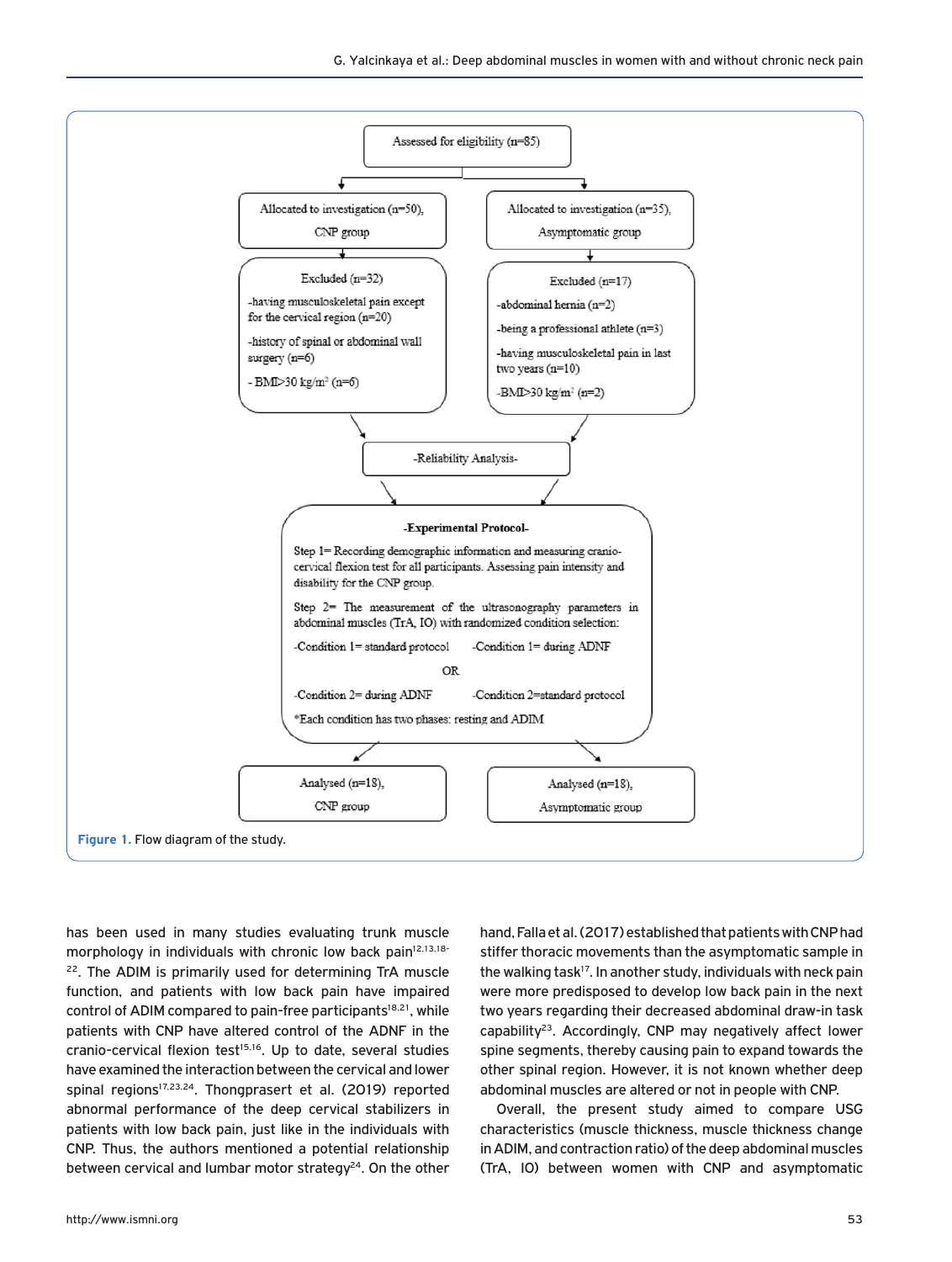

**Figure 2.** A) Ultrasonographic measurement of the deep abdominal muscles in the standard protocol. B) Ultrasonographic measurement of the deep abdominal muscles during the ADNF.

participants in the standard protocol and ADNF. We hypothesized that women with CNP would have altered USG characteristics of the deep abdominal muscles compared to their asymptomatic peers.

# **Materials and Methods**

This case-control study was conducted in the Dokuz Eylul University School of Physical Therapy and Rehabilitation between October 2019 and February 2020. The ethical approval was obtained from the Non-Invasive Research Ethics Committee of Dokuz Eylul University (No: 2019/ 25-32, Date: 14.10.2019) before the study, and all procedures were conducted in accordance with the Declaration of Helsinki.

#### *Participants*

A total of eighty-five participants were assessed, of which forty-nine participants were excluded according to the eligibility as described in the flow chart (Figure 1). The minimum required sample size was determined via G\*Power (version 3.1.9.4, Düsseldorf University, Germany) as 36 (18 for each group) with the power of 85%, alpha error probability of 0.05. The reference value was provided from the pilot study finding of the TrA muscle thickness change in ADIM due to the smallest difference between study groups (32), which included ten women with CNP group (mean age=38.3 $\pm$ 9.1; mean neck pain intensity=6.3 $\pm$ 1.3) and ten asymptomatic women (mean age=42.6±11.4).

The inclusion criteria for the CNP group were as follows: (1) having neck pain for more than six months, (2) having no pain in the other regions of the body in the previous two years, (3) willing to participate in the study, (4) age between 25- 50 years, and (5) body mass index  $\leq$ 30 kg/m<sup>2</sup>. The inclusion

http://www.ismni.org 54

criteria of the asymptomatic group were as follows: (1) having no musculoskeletal pain in the last two years, (2) willing to participate in the study. Exclusion criteria for both groups included the followings: (1) history of spinal or abdominal wall surgery, (2) severe visual problems, (3) having signs of radicular cervical pain (positive sign of neck distraction test, Spurling's neck compression test, and Adson's test), (4) being a professional athlete, (5) traumatic cervical injuries, (6) chronic musculoskeletal pain except for the cervical region, (7) pregnancy in the past one year, abdominal hernia, or diastasis recti, and (8) severe comorbidities (neurological, neuromuscular, or cognitive) (9) scoliosis. A written informed consent was obtained from all participants included in the study prior to the evaluations. The study was conducted at School of Physical Therapy and Rehabilitation, Dokuz Eylul University.

#### *Experimental Procedure*

Two physiotherapists were involved in the data recording process. One was responsible for recruiting the participants, retrieving demographic information, assessing pain intensity and disability, and estimating participants' activation scores based on the cranio-cervical flexion test whereas the other was blinded to the assigned group and evaluated the USG characteristics of the deep abdominal muscles. All steps of the procedure were also summarized in the flow chart (Figure 1).

Deep abdominal muscle thickness was evaluated under two conditions. Randomized selection of the beginning state was used for the elimination of the positive or negative learning effect. In the standard protocol, the measurement was determined at rest and during ADIM in the hook lying position. The participant was instructed to perform ADIM with standardized instruction: "*Take a*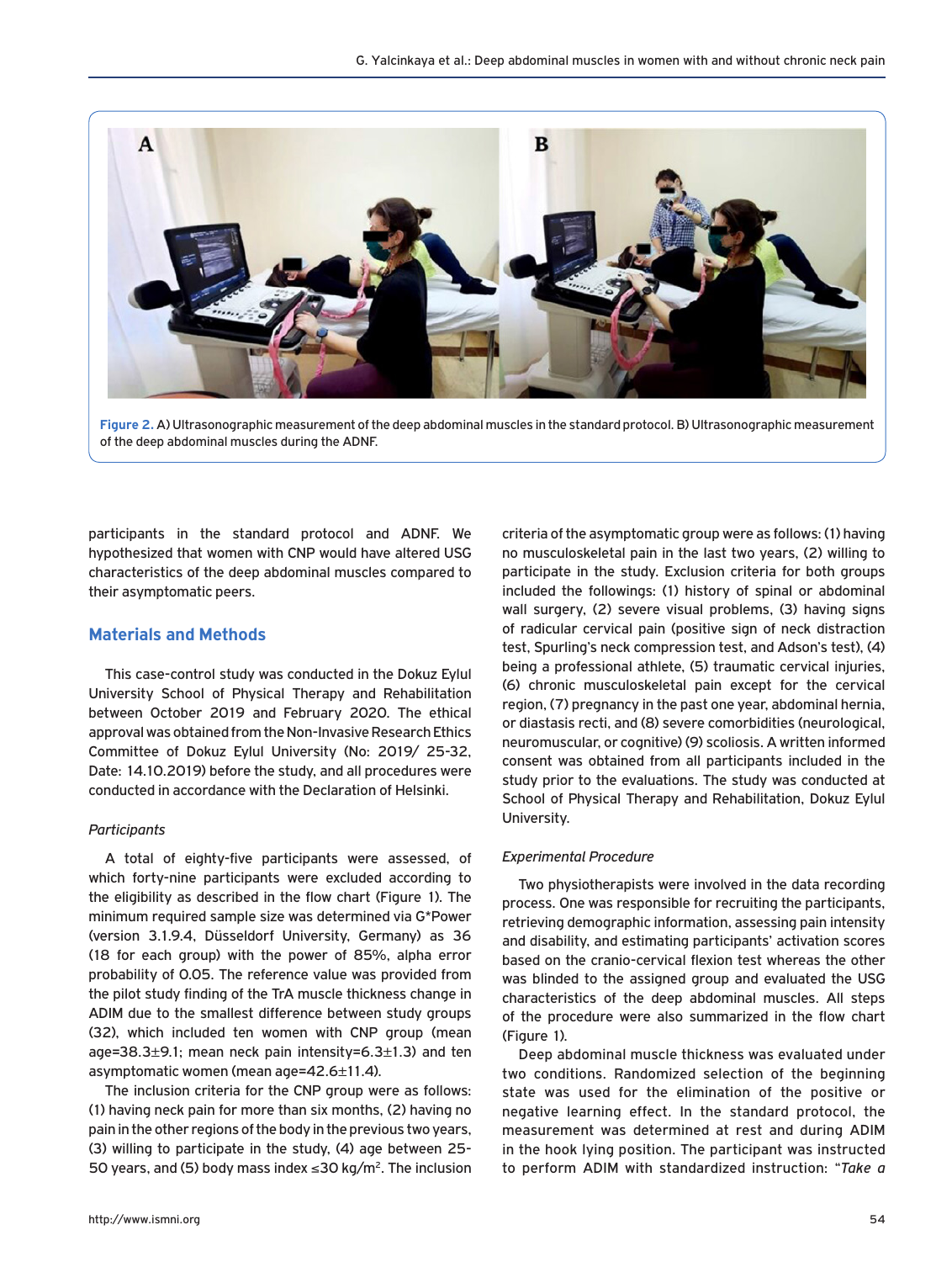

*deep breath in and, as you exhale, pull your belly button up and in towards your spine*"25. In the second condition, the same evaluations were made as in the standard protocol with the ADNF (Figure 2) with an interval was 10 minutes between the two conditions.

# **Outcome Measures**

#### *Pain and Disability Characteristics*

The worst neck pain intensity in the past week was assessed using a visual analogue scale<sup>26</sup>. The distance from zero to the marked point was recorded in cm on a 10 cm horizontal

according to the Neck Disability Index-Turkish version, which has very high test-retest reliability (ICC=0.97)<sup>27</sup>. The questionnaire contained ten sections and each item was scored from zero to five.

line. Neck disability level of the participants was assessed

## *Strength of the cervical stabilizer muscles*

Cranio-cervical flexion test was used to define the activation score of the deep cervical stabilizers. The participants were positioned in hook-lying and the uninflated pressure sensor of the stabilizer (Chattanooga Stabilizer Group Inc., Hixson, TN,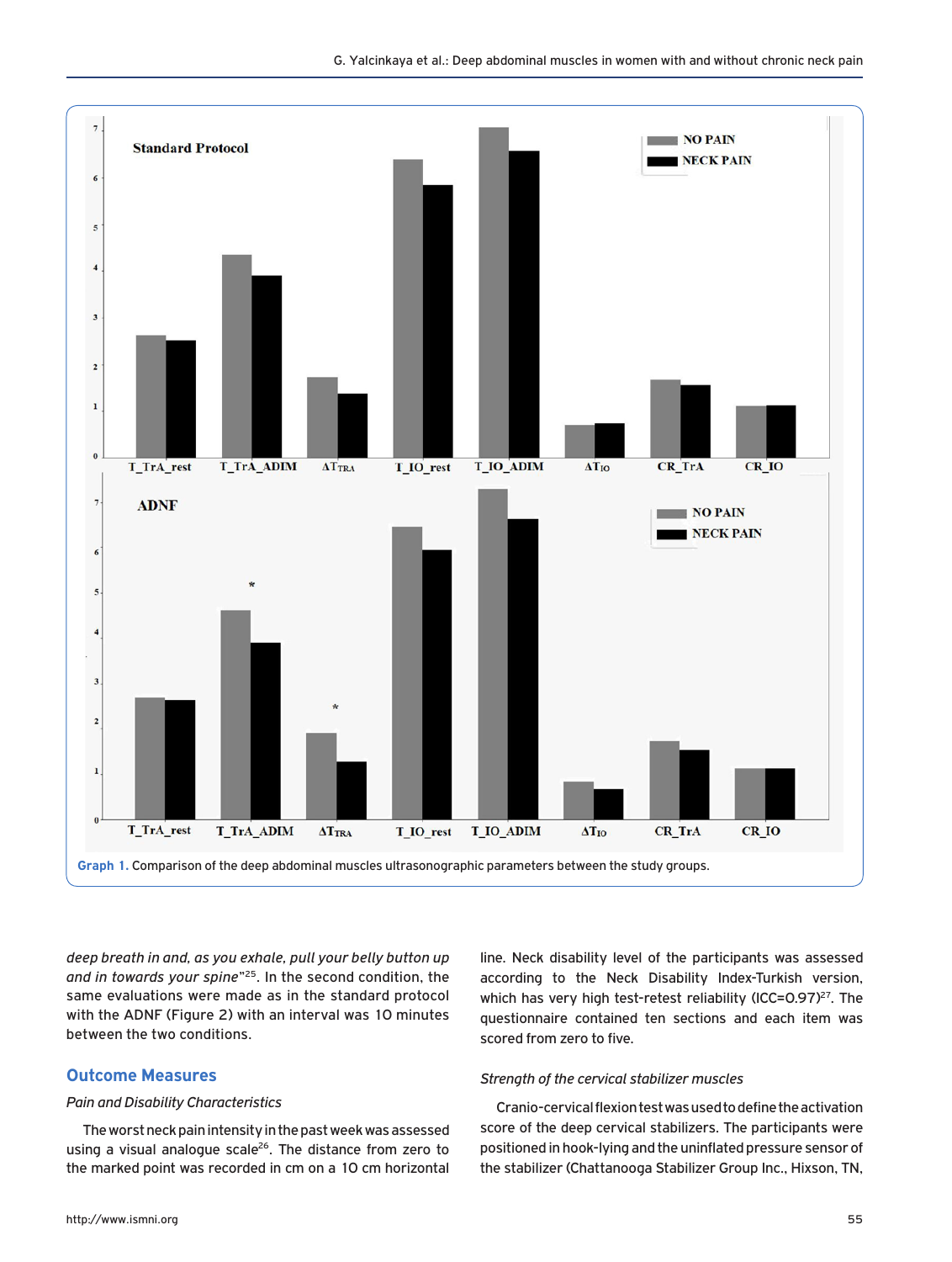USA) was placed beneath the occiput. The pressure sensor was inflated to a stable baseline value of 20 mm-Hg, then participants have performed the nodding movement (as if to say "yes"). The participants gradually increased the nodding value (20-22-24-26-28-30 mm Hg) until they achieved the score holding ten repetitions of 10-second duration without activation of superficial neck flexors. The activation score was determined using the described method of "Achieved value-20 mm Hg" by Jull et al. (1999, 2008) with high interrater reliability (ICC=0.81) (7,28).

#### *The measurement of the USG parameters in the deep abdominal muscles*

The thickness measurement of the deep abdominal muscles (TrA, IO) was evaluated by two-dimensional USG device (LOGIQ-e, GE Healthcare, Milwaukee, WI, USA). A multi-frequency linear array transducer (GE 12L-RS, bandwidth 5–13MHz, footprint 12.7 x 47.1mm) at a central frequency of 10MHz was used for capturing B-mode images. All images were collected and processed by a single investigator with five years of experience in musculoskeletal USG imaging (accredited by The Royal College of Radiologists, British Medical Ultrasound Society, European Society of Musculoskeletal Radiology).

Aqua sonic gel was applied to the transducer head-skin interface to optimize acoustic transmission. The evaluations were carried out by placing the transducer on the right anterolateral abdominal wall in the transverse axis along an axillary line midway between the inferior angle of the rib cage and the iliac crest. With the transducer in transverse orientation (aligned perpendicular to the long axis of the body), the investigator glided the probe slowly over the abdominal wall toward the umbilicus until the anterior fascial attachment of TrA muscle was fully visualized (Figure 2)<sup>29</sup>. Additionally, special attention was paid to the pressure imposed on the transducer to avoid compressing the underlying tissue. Therefore, minimal and consistent probe pressure was used to obtain the view of the target muscle. The scanning depth was adjusted to the thickness of a study participant's tissues, and to get the image with the best quality possible; depth was set at up to 45 mm.

To control the effect of breathing and to standardize the imaging procedure, all images were captured at the end of the calm expiration<sup>30</sup>. The thickness of the TrA and IO muscles were measured between the superficial and deep hyperechoic fascial lines for both conditions, at approximately 2-2.5 cm apart from the anterior fascial insertion of the TrA muscle using caliper-based tools included in the ultrasound imaging software. Measurements were conducted perpendicular to the fascial lines and recorded in mm. Three measurements were taken, and their average was used for the statistical analysis. Also, the contraction ratio of TrA and IO muscles was determined with the formula of "muscle thickness during ADIM/muscle thickness at rest" to evaluate the relative change of muscles' thicknesses $31$ .

*The explanation of USG parameters' abbreviations*

T<sub>TRA (rest)</sub>: Muscle thickness of TrA in rest

**TTRA (ADIM):** Muscle thickness of TrA in ADIM

T<sub>IO (ADIM)</sub>: Muscle thickness of IO in ADIM

**ΔT<sub>TRA</sub>:** Muscle thickness of TrA in ADIM- Muscle thickness of TrA in rest

**ΔT<sub>I0</sub>:** Muscle thickness of IO in ADIM- Muscle thickness of IO in rest

CR<sub>TRA</sub>: Muscle thickness of TrA in ADIM/Muscle thickness of TrA in rest

CR<sub>IO</sub>: Muscle thickness of IO in ADIM/Muscle thickness of IO in rest

## **Statistical Methods**

Statistical analyses were performed using the Statistical Package for the Social Sciences 22.0 (SPSS) software for Windows (Lead Technologies Inc. SPSS Inc., Chicago, IL, USA). Normal distribution was utilized with the Shapiro-Wilk test and histograms. Descriptive analyses were presented as the means and standard deviations (Table 1). The USG parameters of the deep abdominal muscles were compared between groups using independent samples T-tests as all variables had a normal distribution. The effect sizes were estimated using Cohen's d, interpreting values in the range 0-0.40 as small, 0.41–0.70 as moderate, 0.71 or higher as large effect size32. Negative values of the Cohen's d indicated that the CNP group have lesser mean values than the asymptomatic group<sup>33</sup>.

Intra-rater reliability of the USG measurement was calculated by intraclass correlation coefficient (ICC<sub>3,3</sub>) for all phases (In rest, ADIM, Rest with ADNF, ADIM with ADNF), both muscles (TrA, IO), and groups separately (CNP group and asymptomatic group) for 36 participants. An interval of four days was provided between two measurements. Standard error of measurement (SEM) and the minimum detectable change (MDC) were calculated with the formulas of *SD×*√1-*ICC* and 1.96×*SEM*×√2, respectively. A p-value of less than 0.05 was considered to show statistical significance.

# **Results**

The sample of the study consisted of 18 women with CNP (mean age=37.72±9.94 years; mean body mass index  $(BMI)=22.73\pm2.16$  kg/m<sup>2</sup>) and 18 asymptomatic women (mean age=36.11±12.11 years; mean BMI=21.82±2.64 kg/m<sup>2</sup>). The CNP and asymptomatic groups were similar in terms of age, weight, height, BMI, and gender (p>0.05) and general demographics of both groups were presented in Table 1. The activation score values of the CNP group were significantly less than the asymptomatic group (p<0.001) (Table 1). Also, CNP group characteristics of pain intensity, pain duration, and disability were reported in Table 1. Intrarater reliability of the USG evaluations showed significantly

T<sub>IO (rest)</sub>: Muscle thickness of IO in rest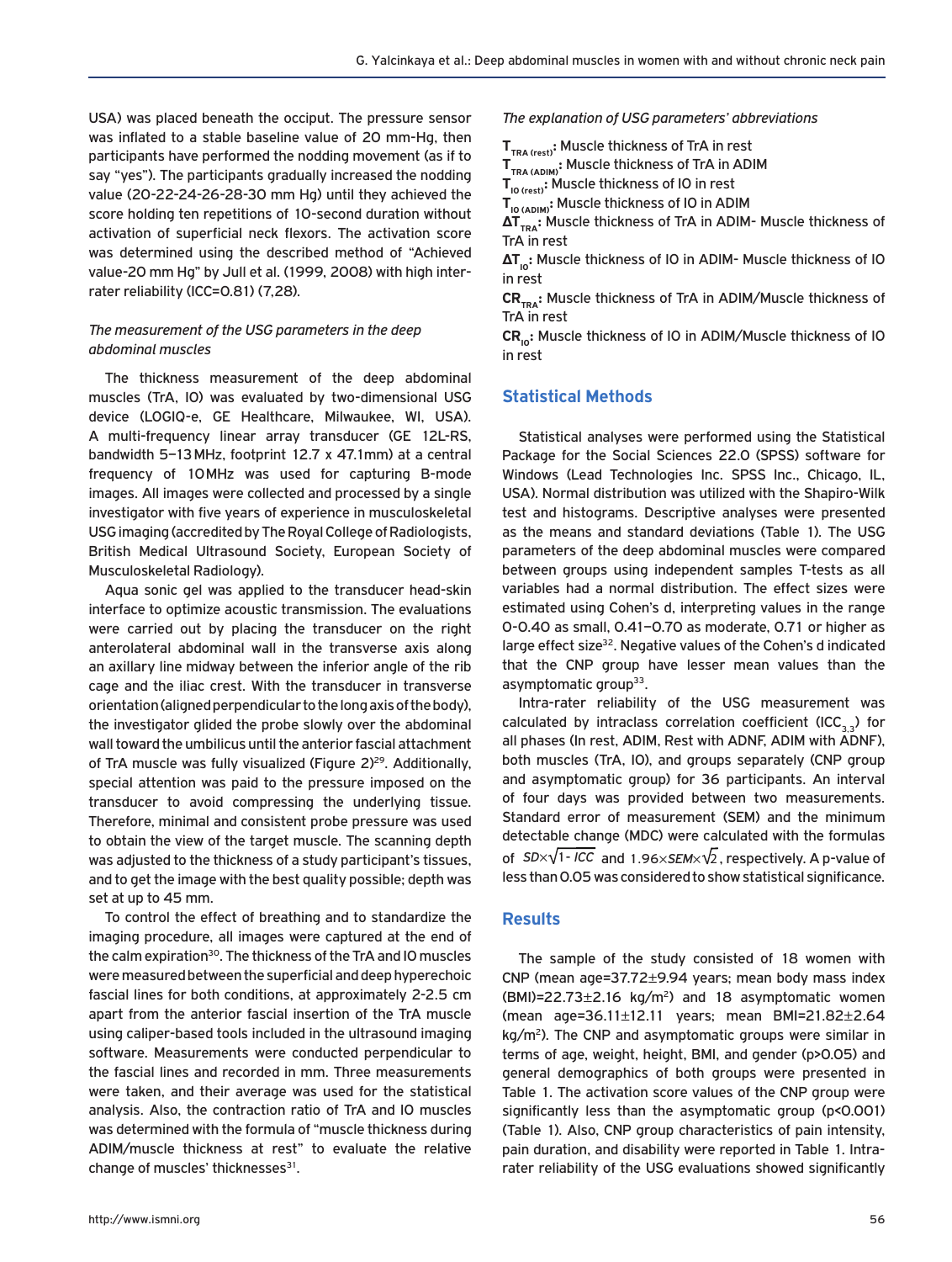**Table 1.** General characteristics of the chronic neck pain and asymptomatic groups.

|                                                                                                                                              | <b>CNP Group (n=18)</b><br><b>Mean±SD</b> | <b>Asymptomatic Group (n=18)</b><br><b>Mean±SD</b> | p          |  |  |  |  |  |  |
|----------------------------------------------------------------------------------------------------------------------------------------------|-------------------------------------------|----------------------------------------------------|------------|--|--|--|--|--|--|
| Age(y)                                                                                                                                       | $37.72 \pm 9.94$                          | $36.11 \pm 12.11$                                  | 0.670      |  |  |  |  |  |  |
| Weight (kg)                                                                                                                                  | $59.88 \pm 4.99$                          | 58.11 $\pm$ 7.49                                   | 0.414      |  |  |  |  |  |  |
| Height (cm)                                                                                                                                  | $162.44 \pm 5.22$                         | $163.23 \pm 6.61$                                  | 0.696      |  |  |  |  |  |  |
| BMI ( $\text{kg/m}^2$ )                                                                                                                      | $22.73 \pm 2.16$                          | $21.82 \pm 2.64$                                   | 0.268      |  |  |  |  |  |  |
| <b>ADNF</b> score (mmHg)                                                                                                                     | $5.08 \pm 0.86$                           | $7.61 \pm 0.76$                                    | $< 0.001*$ |  |  |  |  |  |  |
| Worst pain in the last week (VAS, cm)                                                                                                        | $5.86 \pm 1.42$                           | <b>NA</b>                                          | <b>NA</b>  |  |  |  |  |  |  |
| <b>Pain Duration (month)</b>                                                                                                                 | $43.22 \pm 26.86$                         | NA.                                                | <b>NA</b>  |  |  |  |  |  |  |
| NDI (score)                                                                                                                                  | 17.66                                     | NA.                                                | <b>NA</b>  |  |  |  |  |  |  |
| Abbreviations: CNP, Chronic Neck Pain; SD, Standard Deviation; p, statistical significance in the Independent-samples T test; BMI, Body mass |                                           |                                                    |            |  |  |  |  |  |  |

*index; ADNF, Activation of deep neck flexors; NDI, Neck disability index; NA, Not applied, \*p<0.05 and statistically significant.*

**Table 2.** Comparison of abdominal muscles ultrasonographic parameters between the groups in the standard protocol.

| USG Parameter                                             | <b>CNP Group (n=18)</b><br>Mean $\pm$ SD | <b>Asymptomatic Group</b><br>$(n=18)$ Mean $\pm$ SD | <b>Mean Difference</b><br>$(95%$ CI) | Cohen's d | p     |
|-----------------------------------------------------------|------------------------------------------|-----------------------------------------------------|--------------------------------------|-----------|-------|
| $\mathbf{I}_{\text{TRA (rest)}}$ , mm                     | $2.51 \pm 0.52$                          | $2.62 \pm 0.59$                                     | $-0.11$ ( $-0.49$ to $0.27$ )        | $-0.19$   | 0.556 |
| $\mathbf{I}_{\text{TRA (ADIM)}}$ , mm                     | $3.90 \pm 0.82$                          | $4.35 \pm 0.94$                                     | $-0.45$ ( $-1.06$ to 0.15)           | $-0.51$   | 0.139 |
| $\mathsf{T}_{_{\mathsf{IO}(\mathsf{rest})}}, \mathsf{mm}$ | $5.84 \pm 0.92$                          | $6.38 \pm 1.48$                                     | $-0.53$ ( $-1.37$ to 0.30)           | $-0.43$   | 0.207 |
| $\mathbf{I}_{\texttt{IO (ADIM)}}, \texttt{mm}$            | $6.57 \pm 0.97$                          | $7.07 \pm 1.72$                                     | $-0.50$ ( $-1.45$ to 0.45)           | $-0.35$   | 0.294 |
| $\Delta T_{\text{TRA}}$ , mm                              | $1.39 \pm 0.58$                          | $1.73 \pm 0.58$                                     | $-0.34$ ( $-0.74$ to 0.05)           | $-0.58$   | 0.093 |
| $\Delta T_{\text{no}}$ , mm                               | $0.73 \pm 0.53$                          | $0.69 \pm 0.83$                                     | $0.03$ ( $-0.44$ to $0.51$ )         | 0.05      | 0.889 |
| $CR$ <sub>TRA</sub>                                       | $1.57 \pm 2.32$                          | $1.67 \pm 2.29$                                     | $-0.10$ ( $-0.26$ to 0.05)           | $-0.04$   | 0.188 |
| $CR_{10}$                                                 | $1.13 \pm 0.97$                          | $1.11 \pm 1.36$                                     | $0.01$ ( $-0.06$ to $0.10$ )         | 0.01      | 0.654 |
|                                                           |                                          |                                                     |                                      |           |       |

*Abbreviations: USG, Ultrasonography; CNP, Chronic Neck Pain; SD, Standard deviation; T, Muscle thickness; TrA, Transversus Abdominis; IO, Internal Obliquus; ADIM, Abdominal draw-in manoeuvre; ΔT<sub>TRA</sub>= TrA<sub>ADIM</sub>- TrA<sub>rest</sub>: ΔT<sub>IO</sub>= IO<sub>ADIM</sub>- IO<sub>rest</sub>: CR, Contraction ratio; \*p<0.05 and statistically significant.*

**Table 3.** Comparison of abdominal muscles ultrasonographic parameters between the groups during the activation of deep neck flexors.

| USG Parameter                                           | <b>CNP Group (n=18)</b><br>Mean $\pm$ SD | <b>Asymptomatic Group</b><br>$(n=18)$ Mean $\pm$ SD | <b>Mean Difference</b><br>$(95%$ CI) | Cohen's d | p        |
|---------------------------------------------------------|------------------------------------------|-----------------------------------------------------|--------------------------------------|-----------|----------|
| $\mathbf{T}_{\text{TRA (rest)}}$ , mm                   | $2.62 \pm 0.65$                          | $2.69 \pm 0.65$                                     | $-0.06$ ( $-0.51$ to 0.38)           | $-0.10$   | 0.761    |
| $I_{\text{TRA (ADIM)}}$ , mm                            | $3.90 \pm 0.85$                          | $4.61 \pm 1.14$                                     | $-0.70(-1.39)$ to $-0.01$ )          | $-0.70*$  | $0.046*$ |
| $\Gamma_{\text{IO (rest)}}$ , mm                        | $5.94 \pm 1.11$                          | $6.45 \pm 1.45$                                     | $-0.50$ ( $-1.39$ to 0.38)           | $-0.39$   | 0.256    |
| $\mathsf{T}_{\mathsf{IO}\,(\mathsf{ADIM})},\mathsf{mm}$ | $6.63 \pm 0.93$                          | $7.29 \pm 1.95$                                     | $-0.66$ ( $-1.70$ to 0.37)           | $-0.43$   | 0.204    |
| $\Delta T$ <sub>TRA</sub> , mm                          | $1.28 \pm 0.85$                          | $1.91 \pm 0.85$                                     | $-0.63$ ( $-1.22$ to $-0.05$ )       | $-0.74*$  | $0.034*$ |
| $\Delta T_{\text{no}}$ , mm                             | $0.68 \pm 0.73$                          | $0.83 \pm 0.78$                                     | $-0.15$ ( $-0.67$ to 0.36)           | $-0.19$   | 0.543    |
| $CR$ <sub>TRA</sub>                                     | $1.53 \pm 0.30$                          | $1.73 \pm 0.30$                                     | $-0.19$ ( $-0.40$ to 0.01)           | $-0.66$   | 0.061    |
| $CR_{10}$                                               | $1.12 \pm 0.12$                          | $1.12 \pm 0.10$                                     | 0.004 (-0.07 to 0.08)                | 0.001     | 0.917    |

*Abbreviations: USG, Ultrasonography; CNP, Chronic Neck Pain; SD, Standard deviation; T, Muscle thickness; TrA, Transversus Abdominis; IO, Internal Obliquus; ADIM, Abdominal draw-in manoeuvre; ΔT<sub>TRA</sub>= TrA<sub>ADIM</sub>- TrA<sub>rest</sub>: ΔT<sub>IO</sub>= IO<sub>ADIM</sub>- IO<sub>rest</sub>: CR, Contraction ratio; \*p<0.05 and statistically significant.*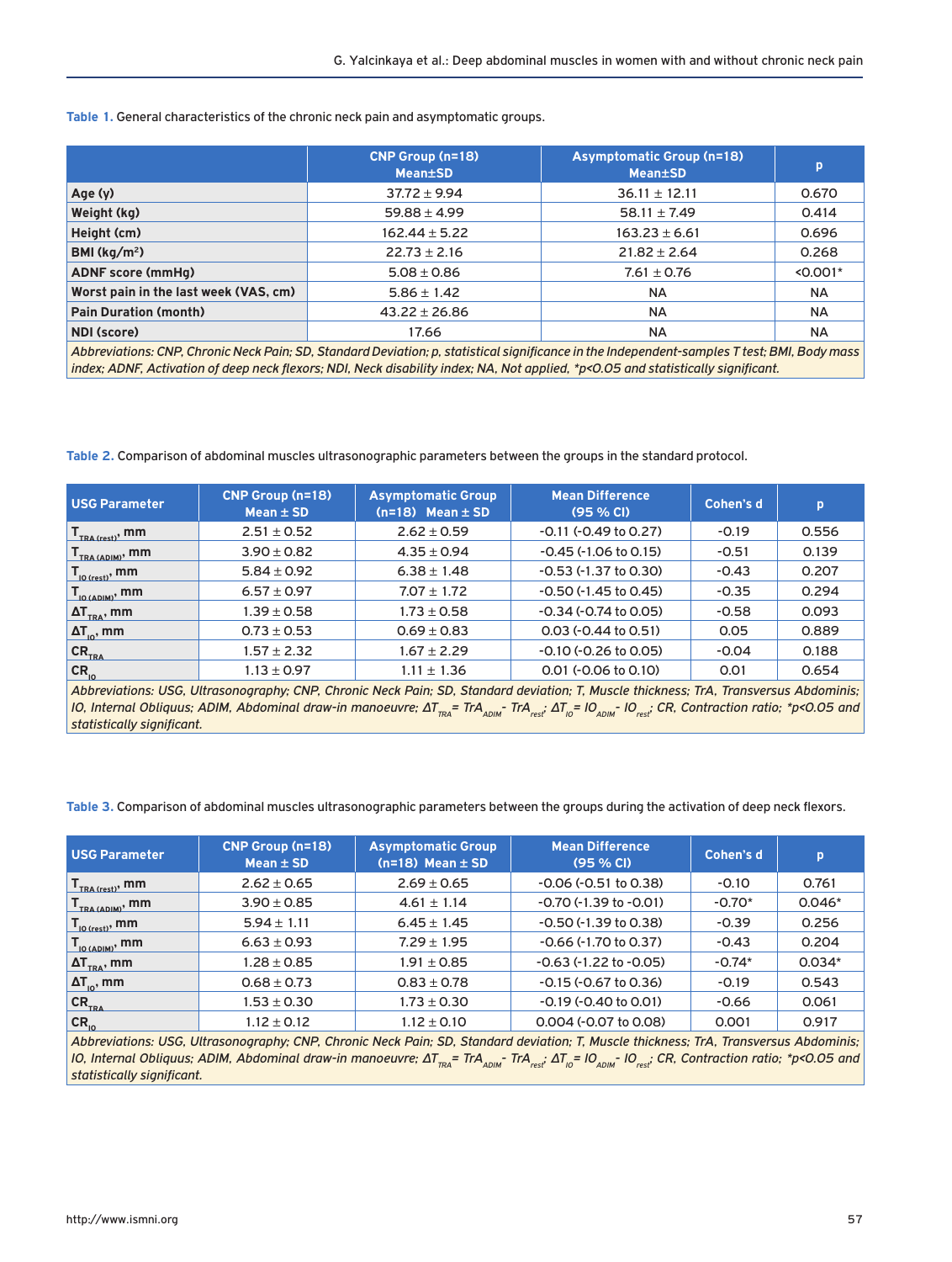very high reliability in all conditions for both the CNP group (ICC=0.90-0.99) (Appendix 1) and the asymptomatic group (ICC=0.97-0.99) (Appendix 2).

Comparative statistics of the USG parameters in the deep abdominal muscles between the groups were shown in Tables 2, 3 and Graph 1 via independent samples T-test. The independent samples T-test revealed no significant difference in abdominal muscle thickness in the standard protocol between the groups. However, there was a significant difference between the study groups' muscle thickness of TrA<sub>ADIM</sub> during the ADNF (p=0.046) with a moderate effect size (Cohen's d=-0.70). The women with CNP (3.90±0.85 mm) showed less muscle thickness of TrA<sub>ADIM</sub> during the ADNF than the asymptomatic participants  $(4.61\pm1.14$  mm). The CNP group ( $\Delta T_{\text{res}}$ =1.28±0.85 mm) had also decreased thickness change of TrA during the ADNF compared to the asymptomatic group  $(\Delta T_{\text{TRA}}=1.91\pm0.85 \text{ mm})$  (p=0.034) with a large effect size (Cohen's d=-0.74). Furthermore, the contraction ratio of TrA and IO was similar between the CNP and asymptomatic groups in both conditions (standard protocol and during ADNF) (p>0.05).

#### **Discussion**

The primary result of the present study was that women with CNP had less muscle thickness of TrA<sub>ADIM</sub> than asymptomatic controls during ADNF. The other finding was that the CNP group had less ability to change muscle thickness of TrA during the ADNF than the asymptomatic group. Besides, there was no significant difference in USG parameters of the deep abdominal muscles between groups in the standard protocol. Also, no difference was found in the contraction ratio of the deep abdominal muscles between groups.

Wong et al. (2013) and Unsgaard-Tøndel et al. (2012) revealed limited evidence regarding the relationship between temporal changes in low back pain and the contraction ratio of TrA (18,19). In contrast, Pulkovski et al. (2012) indicated that the contraction ratio of TrA does not differentiate between patients with low back pain and healthy controls $31$ . Moreover, many studies evaluating trunk muscle morphology in individuals with chronic low back pain had a common view was that only the contraction ratio of the TrA could not be efficient to determine the difference between low back pain and control groups<sup>13,18,21,22</sup>. Similarly, our findings did not show a significant difference between CNP and asymptomatic groups in the contraction ratio of TrA. There should be an additional function such as standing, forward bending, bridging, or straight leg raise to reveal the different USG patterns of abdominal muscles in patients with low back pain, according to the aforementioned studies<sup>11,13,34</sup>. Thus, we took the USG measurement of deep abdominal muscles, adding the condition of ADNF, which was the primary stabilization function of the cervical spine, in our experimental procedure. Accordingly, our findings showed decreased muscle thickness of Tr $A_{ADIM}$  during ADNF in women with CNP, although no

difference was found between the groups in the standard protocol. We could speculate that while women with CNP perform a condition (ADNF) to provide cervical stabilization, their preferential activity in TrA might be reduced. Therefore, a holistic approach that considers cervical and lower segments could be beneficial. Besides, Shaikh et al. (2021) reported potential benefits of USG imaging as a feedback tool for the further rehabilitative exercise models in the current systematic review<sup>35</sup>. In this manner, we thought that USG imaging of deep abdominal muscles in the management of CNP could provide both the sensorimotor system's voluntary control and improve the self-awareness of the synergistic deep spinal muscle activities.

Prior to the study, we hypothesized that the ability to change the deep abdominal muscle thickness was less in the CNP than in the asymptomatic controls. Our results showed no difference between the groups regarding the thickness change of the deep abdominal muscle in the standard condition. However, the CNP group had less ability to change muscle thickness of TrA during the ADNF than the asymptomatic group. Also, Pulkovski (2012) and Chritchley et al. (2002), indicated that there was no statistical difference between chronic low back pain and asymptomatic groups regarding the muscle thickness of TrA and IO<sup>22,31</sup>. However, Unsgaard-Tøndel et al. (2012) showed an association between the lateral slide of the abdominal muscles and longterm pain reduction in patients with chronic low back pain. They discussed the importance of non-contractile tissue on spinal stability<sup>19</sup>. Moreover, Shimizu et al. (2020) found a significant relationship between the elasticity of TrA and lumbar stability in healthy participants<sup>36</sup>. Thus, it has been advocated that the transfer moment of the lumbar region via intra-abdominal pressure and fascial tightening depends on the connective tissue and interaction with other spinal muscles. Accordingly, the motor control of the spine might depend on both the sliding ability and strength variables of the deep structured muscles.

Subjects with CNP have restricted thoracic motor control patterns compared to healthy controls<sup>17</sup>. For instance, Alsultan et al. (2020) found reduced trunk movement in individuals with neck pain during dual-task (cervical rotation) gait compared to healthy individuals, while there was no difference between groups in the single gait task $37$ . We thought that patients with CNP could not execute multiple spinal tasks in both the cervical and lumbar region. Thus, our findings also similarly pointed out the lumbar region's motor control alteration in women with CNP, indirectly. Nevertheless, only two studies were pertaining to the interaction between the cervical and lumbar musculoskeletal control<sup>23,24</sup>. Moseley found reduced abdominal draw-in task performance in people with subacute neck pain compared to control subjects. The findings above showed that when patients with neck pain had an abnormal abdominal draw-in task, they were more likely to develop low back pain in the next two years<sup>23</sup>. In contrast to the aforementioned study, our present findings did not show a difference between study groups in the standard measurement in terms of the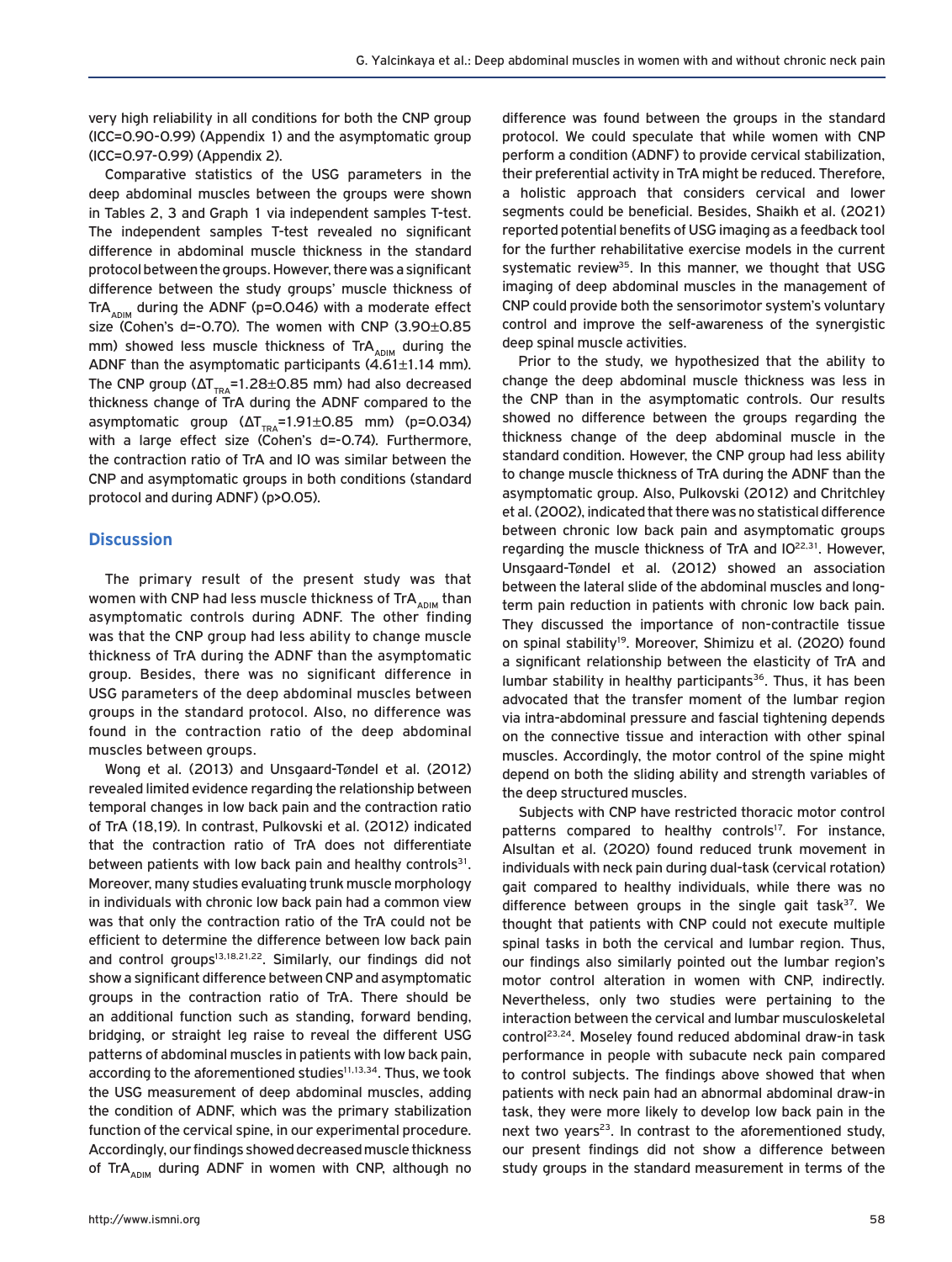deep abdominal muscle thickness in ADIM. However, this discrepancy might be due to the different experimental procedures. Moseley determined the comparative findings in prone four-point kneeling position via stabilizer, while we used the USG in our main assessments in the supine position. Another possible explanation about the supine test position also might be that this position does not effectuate much of a challenge on spinal stability<sup>31</sup>. Additionally, Moseley also emphasized the necessity of adding a functional task during the evaluation of abdominal muscles in the neck pain group<sup>23</sup>. Similarly, there was a significant difference between CNP and asymptomatic groups in the muscle thickness of TrA $_{\text{ADIM}}$ during the ADNF condition. Our results might suggest that it is preferable to measure deep abdominal muscle with USG by adding a specific function to understand the difference between painful and painless subjects.

The results of the second previous study conducted by Thongprasert et al. (2019) demonstrated the abnormal performance of cervical stabilizers in patients with low back pain<sup>24</sup>. They concluded that there was an alleged relationship in muscle control between cervical and lumbar regions. Similarly, our study showed that women with CNP had less ability to change TrA muscle thickness during ADNF. Although our CNP group had no lower back pain, the less thickness change of TrA might have indicated that they had also possible impaired motor control of the lumbar spine. Consequently, repetitive movements through this potentially impaired motor control could cause pain in another spinal region in people with CNP. Also, decreased control of the segmental stabilization is only one part of the CNP. There are substantial biomechanical, postural, or somatosensorial changes that occur in a patient with CNP. Thus, future longitudinal studies should evaluate this cumulative process to find the trigger for this bidirectional connection between CNP and lower spinal segments.

This study had certain limitations that should be specified. Our study sample consisted of only female participants. Previous reports indicated that women have superior motor control than men due to greater activation patterns of TrA<sup>20,29,38</sup>. Besides, Teyhen et al. (2007) found a specific gender difference in absolute thickness values of the abdominal muscles<sup>29</sup>. The fact that our study consisted of only female participants may have ensured data homogeneity. However, these results are difficult to generalize in population with CNP. Additionally, we evaluated USG parameters of abdominal muscles only from the right side. As to our knowledge, abdominal muscular asymmetry is commonly seen in the problems such as abdominal hernia, musculoskeletal problems of lower extremity problems, or scoliosis $29,39$ , and the exclusion criteria of the present study had already involved these issues. However, future studies should evaluate the abdominal muscles' symmetry to ensure the explanation of this potential alteration in patients with CNP. In the present study, women with CNP had moderate levels of neck disability, so different results would be possible if the participants had severe disabilities. We evaluated only the USG characteristics of the deep abdominal muscles

except for the external obliques muscle. An additional electromyography analysis and data about the external obliquus muscle could provide a deeper understanding of our hypothesis. On another hand, our reliability analysis of the ultrasonographic methodology contained only the intrarater reliability. Thus, future studies could be done regarding inter-rater reliability and validity analysis for guiding more objective findings.

Overall, the present results defined one aspect of the muscular difference in women with CNP, which was decreased muscle thickness of  $TrA_{\text{ADM}}$  during ADNF. These findings provided possible hypotheses to the role of abdominal muscle characteristics in CNP for future research. Furthermore, our results support the proposed idea of using ADNF with ADIM as a therapeutic exercise in CNP patients. We thought that it might be advisable to evaluate lumbar stabilizers for providing long-term benefit in managing CNP. The additional ADIM might be considered a clinical strategy or a measurement tool for different motor learning stages in the rehabilitation process. Future studies may also use this USG observation for defining new exercise designs in patients with CNP.

#### *Acknowledgement*

*This research did not receive any specific grant from funding agencies in the public, commercial, or not-for-profit sectors. The authors would like to thank the Department of Scientific Research Projects of Dokuz Eylul University for their financial support in the PhD project [Grant ID: 2018/69]. The authors would also like to thank Aybuke Cansu Kalkan and Biron Onur Ugut for their help of the shooting proper images.*

# **References**

- 1. Vos T, Allen C, Arora M et al. Global, regional, and national incidence, prevalence, and years lived with disability for 310 diseases and injuries, 1990–2015: a systematic analysis for the Global Burden of Disease Study 2015. The lancet 2016;388(10053):1545-602.
- 2. Webb R, Brammah T, Lunt M, Urwin M, Allison T, Symmons D. Prevalence and predictors of intense, chronic, and disabling neck and back pain in the UK general population. Spine 2003;28:1195-1202.
- 3. Hurwitz EL, Randhawa K, Yu H, Côté P, Haldeman S. The Global Spine Care Initiative: A Summary of the Global Burden of Low Back and Neck Pain Studies. Eur Spine J 2018;27:796-801.
- 4. Stanton TR, Leake HB, Chalmers KJ, Moseley GL. Evidence of Impaired Proprioception in Chronic, Idiopathic Neck Pain: Systematic Review and Meta-Analysis. Phys Ther 2016;96:876-87.
- 5. Jull G, Falla D. Does increased superficial neck flexor activity in the craniocervical flexion test reflect reduced deep flexor activity in people with neck pain? Man Ther 2016;25:43–47.
- 6. Falla DL, Jull GA, Hodges PW. Patients with neck pain demonstrate reduced electromyographic activity of the deep cervical flexor muscles during performance of the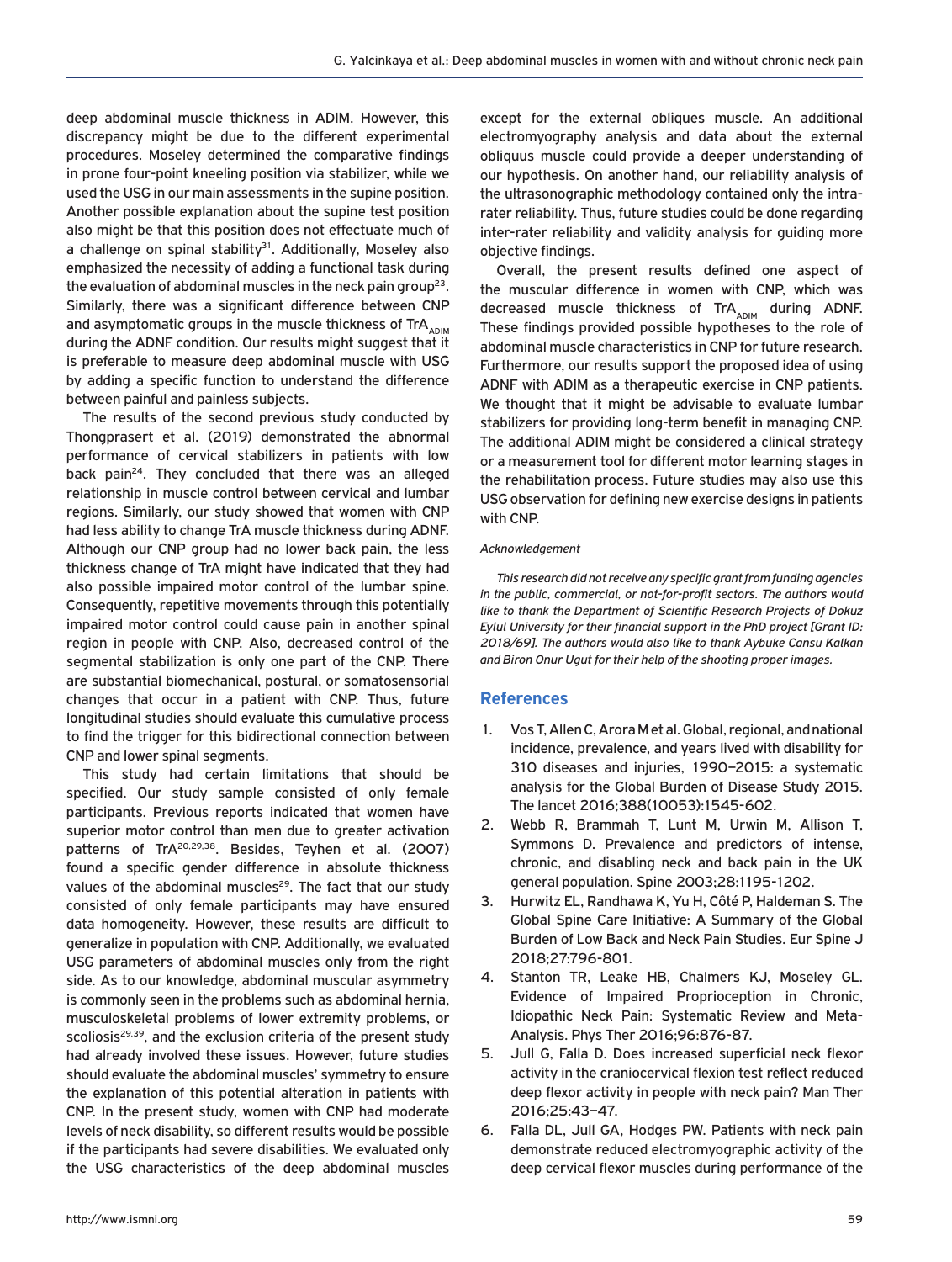craniocervical flexion test. Spine 2004;29:2108-2114.

- 7. Jull GA, O'leary SP, Falla DL. Clinical assessment of the deep cervical flexor muscles: the craniocervical flexio test. J Manipulative Physiol Ther. 2008;31:525–533.
- 8. Panjabi MM. The stabilizing system of the spine. Part I. Function, dysfunction, adaptation, and enhancement. J Spinal Disord 1992;5:383–389.
- 9. Panjabi MM. The stabilizing system of the spine. Part II. Neutral zone and instability hypothesis. J Spinal Disord 1992;5:390–396.
- 10. Panjabi MM. Clinical spinal instability and low back pain. J Electromyogr Kinesiol 2003;13:371–379.
- 11. Teyhen DS, Williamson JR, Carlson NH et al. Ultrasound characteristics of the deep abdominal muscles during the active straight leg raise test. Arch Phys Med Rehabil 2009;90:761-767.
- 12. Rahmani N, Mohseni-Bandpei MA, Salavati M, Vameghi R, Abdollahi I. Comparative Study of Abdominal Muscle Thickness on Ultrasonography in Healthy Adolescents and Patients With Low Back Pain. J Ultrasound Med 2018;37:905-912.
- 13. ShahAli S, Arab AM, Ebrahimi E et al. Ultrasound measurement of abdominal muscles during clinical isometric endurance tests in women with and without low back pain. Physiother Theory Pract 2019;35:130-138.
- 14. Wing Chiu TT, Hung Law EY, Fai Chiu TY. Performance of the craniocervical flexion test in subjects with and without chronic neck pain. J Orthop Sports Phys Ther 2005;35:567-571.
- 15. Falla D, Jull G, Hodges P. Feedforward activity of the cervical flexor muscles during voluntary arm movements is delayed in chronic neck pain. Exp Brain Res 2004;157:43–48.
- 16. Falla D, Farina D. Neuromuscular adaptation in experimental and clinical neck pain. J Electromyogr Kinesiol 2008;18:255-261.
- 17. Falla D, Gizzi L, Parsa H, Dieterich A, Petzke F. People With Chronic Neck Pain Walk With a Stiffer Spine. J Orthop Sports Phys Ther 2017;47:268-277.
- 18. Wong AYL, Parent EC, Funabashi M, Stanton TR, Kawchuk GN. Do various baseline characteristics of transversus abdominis and lumbar multifidus predict clinical outcomes in nonspecific low back pain? A systematic review. Pain. 2013;154:2589–2602.
- 19. Unsgaard-Tøndel M, Nilsen TIL, Magnussen J, Vasseljen O. Is activation of transversus abdominis and obliquus internus abdominis associated with long-term changes in chronic low back pain? A prospective study with 1-year follow-up. Br J Sports Med 2012;46:729–734.
- 20. Mannion AF, Pulkovski N, Gubler D et al. Muscle thickness changes during abdominal hollowing: an assessment of between-day measurement error in controls and patients with chronic low back pain. Eur Spine J 2008;17:494-501.
- 21. Hides JA, Belavy DL, Cassar L, Williams M, Wilson SJ, Richardson CA. Altered response of the anterolateral abdominal muscles to simulated weight-bearing

in subjects with low back pain. Eur Spine J 2009; 18:410–418.

- 22. Critchley DJ, Coutts FJ. Abdominal muscle function in chronic low back pain patients: measurements with real time ultrasound scanning. Physiotherapy 2002;88:322–332.
- 23. Moseley GL. Impaired trunk muscle function in sub-acute neck pain: etiologic in the subsequent development of low back pain? Man Ther 2004;9:157-163.
- 24. Thongprasert C, Kanlayanaphotporn R. Abnormal performance of cervical stabilizer muscles in individuals with low back pain. J Man Manip Ther 2019;27:215-221.
- 25. Richardson CA, Jull GA. Muscle control–pain control. What exercises would you prescribe?. Man Ther 1995;1: 2-10.
- 26. MacDowall A, Skeppholm M, Robinson Y, Olerud C. Validation of the visual analog scale in the cervical spine. J Neurosurg Spine 2018;28:227-235.
- 27. Aslan E, Karaduman A, Yakut Y, Aras B, Simsek IE, Yagly N. The cultural adaptation, reliability and validity of neck disability index in patients with neck pain: a Turkish version study. Spine 2008;33:E362–E365.
- 28. Jull G, Barrett C, Magee R, et al. Further clinical clarification of the muscle dysfunction in cervical headache. Cephalalgia 1999;19:179–185.
- 29. Teyhen DS, Gill NW, Whittaker JL, Henry SM, Hides JA, Hodges P. Rehabilitative ultrasound imaging of the abdominal muscles. J Orthop Sports Phys Ther 2007;37:450–466.
- 30. Teyhen DS, Miltenberger CE, Deiters HM, et al. The use of ultrasound imaging of the abdominal drawingin maneuver in subjects with low back pain. J Orthop Sports Phys Ther 2005;35: 346-355.
- 31. Pulkovski N, Mannion AF, Caporaso F et al. Ultrasound assessment of transversus abdominis muscle contraction ratio during abdominal hollowing: A useful tool to distinguish between patients with chronic low back pain and healthy controls? Eur Spine J 2012;6:S750– 759.
- 32. Cohen J. Statistical Power Analysis for the Behavioral Sciences. New York, NY: Routledge; 1988.
- 33. Lakens D. Calculating and reporting effect sizes to facilitate cumulative science: a practical primer for t-tests and ANOVAs. Front Psychol 2013;4:863.
- 34. McGalliard MK, Dedrick GS, Brismée JM, Cook CE, Apte GG, Sizer Jr PS. Changes in transversus abdominis thickness with use of the abdominal drawing-in maneuver during a functional task. PM&R 2010;2(3):187-94.
- 35. Shaikh SZ, Tejashree D, Ajit D. Clinical utility of ultrasonography imaging in musculoskeletal conditions: A Systematic review and Meta-analysis. J Med Ultrason 2021;48(3):285-294.
- 36. Shimizu I, Miaki H, Mizuno K, Azuma N, Nakagawa T, Yamazaki T. Contributions of Muscle Elasticity and Lateral Slide of the Transversus Abdominis to Lumbar Stability. J Sport Rehabil 2020;1-5.
- 37. Alsultan F, De Nunzio AM, Rushton A, Heneghan NR,